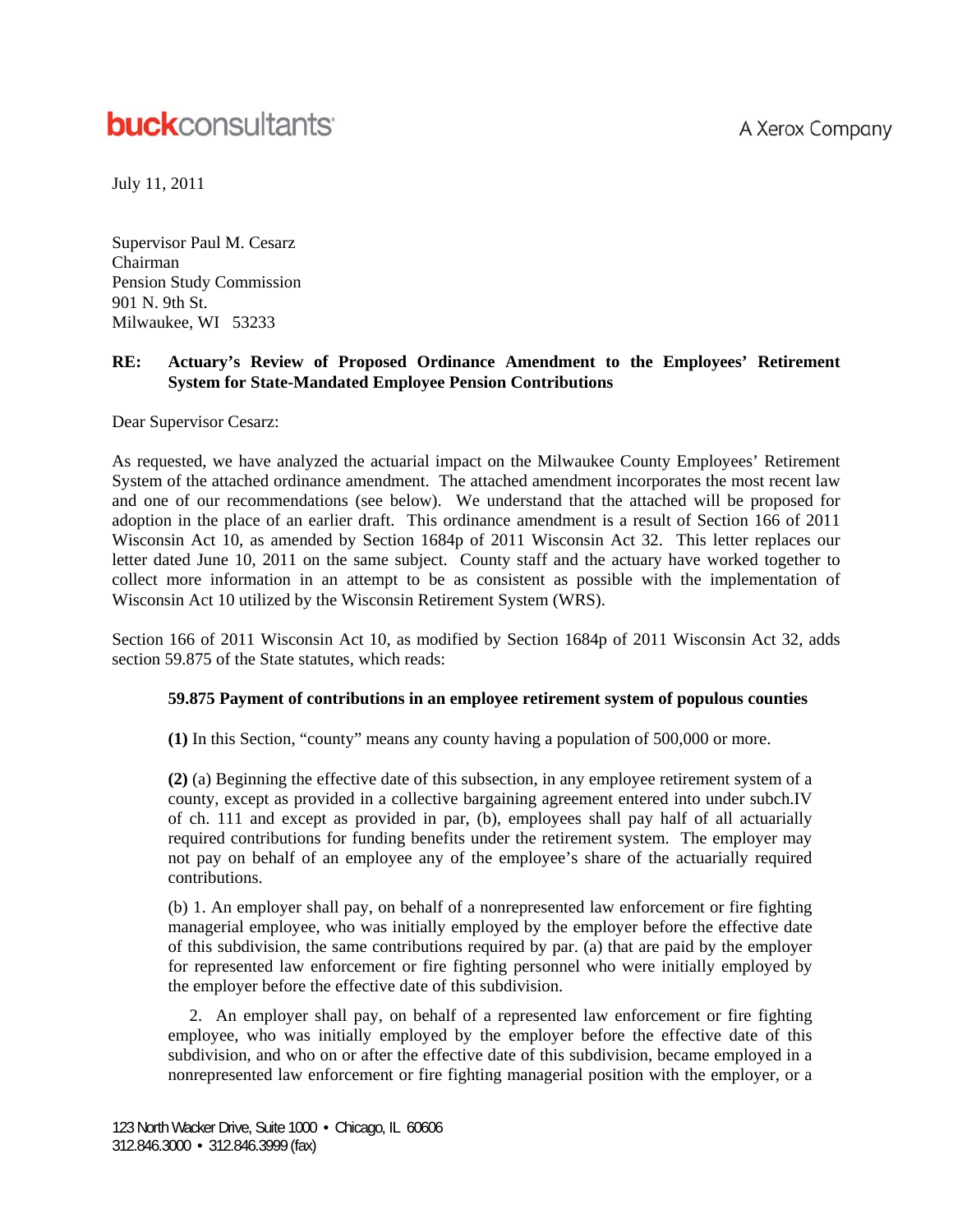> successor employer in the event of a combined department that is created on or after the effective date of this subdivision, the same contributions required by par. (a) that are paid by the employer for represented law enforcement or fire fighting personnel who were initially employed by the employer before the effective date of this subdivision.

The state-mandated employee pension contributions will not change the overall liability and costs of the Employees' Retirement System. Thus, the law does not have an actuarial impact on the retirement system. It will, however, shift some of the cost of the Employees' Retirement System from the County to some, but not all, of the active employees covered under the Employees' Retirement System. The shift will come in the form of employee contributions. These employee contributions will be based on the results of the annual actuarial valuation.

#### *Actuarial Analysis*

Our actuarial analysis is based on our interpretation of the language in Section 166 of Wisconsin Public Act 10 and how the Wisconsin Retirement System has implemented the Act. The reader is encouraged to refer to our section entitled "*Commentary on Section 166 of Wisconsin Public Act 10*" later in this letter.

Our actuarial interpretations include:

- Sheriffs and firefighters, both non-represented and represented, are not required to contribute nor are members receiving benefits (retirees) or deferred members of the retirement system. We refer to these members as "non-contributors" in this analysis. All other members will be required by the State to contribute and are referred to as "contributors" in this analysis.
- The employee contribution rate is to be consistent for all contributors despite differences in benefits between individual members. Using one contribution rate minimizes administration and variability in contributions from year to year, employee group to employee group, and employee to employee. This is similar to WRS treatment of Act 10, which has limited the contribution rates to four groups: two for protective members and two for all others.
- Contributors that are already making contributions, such as most nonrepresented employees and elected officials, will migrate to the new rate upon the effective date of the law. Other represented groups will begin a contribution upon expiration of their respective bargaining agreements. A recalculation will not be needed in between valuation reports because their numbers are already included in our calculation of the contributors' contribution rate.
- Contributors will pay for half of *their portion* of the actuarially required contributions. This entails allocating unfunded liabilities between contributors on one hand and retirees and other non-contributors on the other hand. In addition, contributors contribute one-half of the contributors' normal cost. This treatment is consistent with the WRS. Under WRS, different rates are calculated for each of the four groups. In addition, retirees liabilities are not assigned to the rates assigned to actives.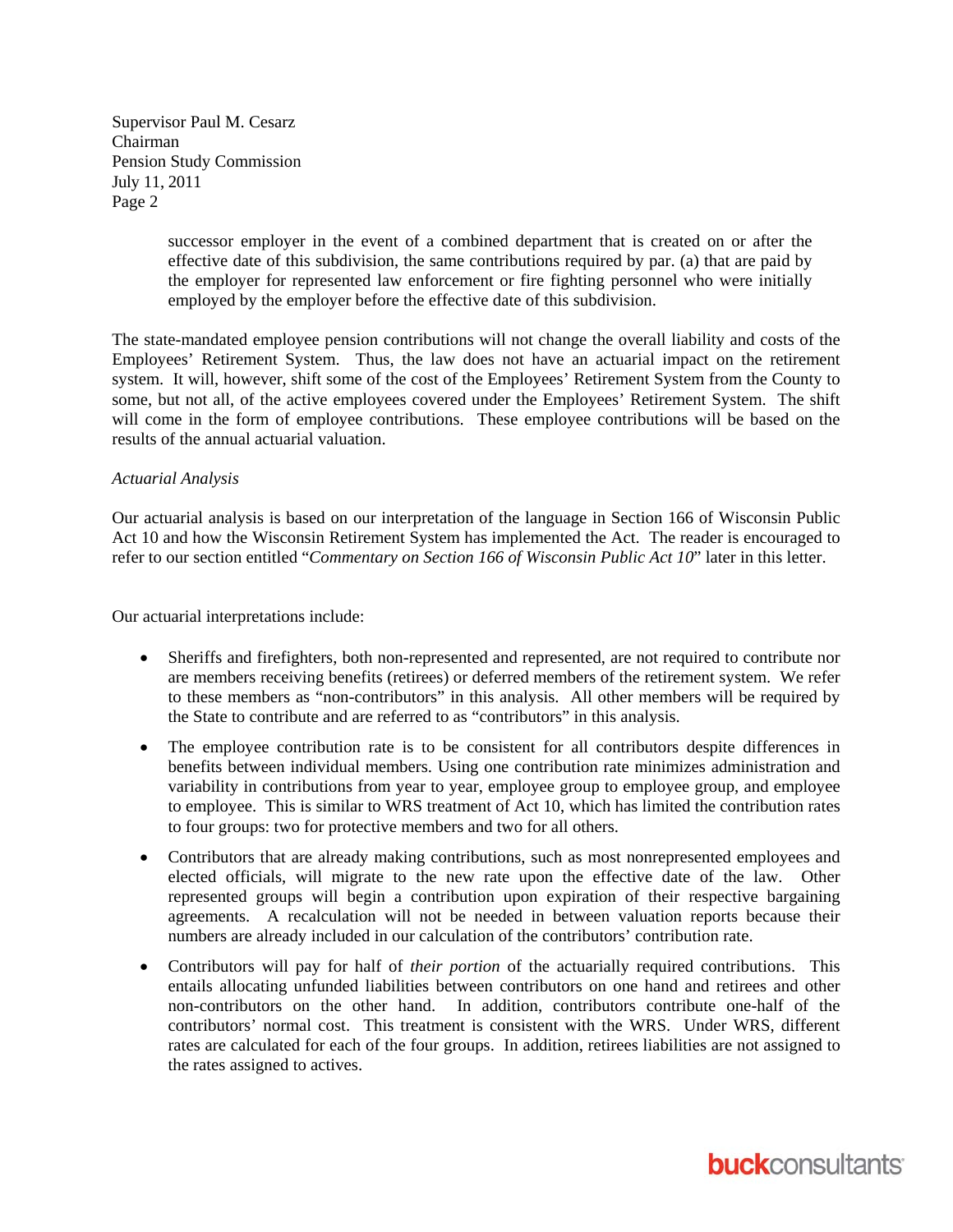- In our previous letter, we interpreted the term "employees shall pay half of all actuarially required contributions for funding *benefits* under the retirement system" to mean that contributors do not pay for the amortization of administrative *expenses* contained in the actuarially required contributions from the County. Under the WRS, administrative expenses are assigned to each rate group. As such, we have now allocated administrative expenses to the contributor rates in proportion to the contributor liability.
- The draft ordinance amendments we reviewed base the employee contribution on the budget, or estimated contribution. We believe that a more accurate method for calculation of the employee contribution would be to base the calculation on the "current year" or "actual" contribution. The current year contribution is based on verified asset and liability experience rather than being an estimate. Thus, the contribution to be made by employees in 2012 should be based on the 2011 "current year" or "actual" contribution. The county makes the 2011 actual contribution in 2012 and employees would be making their share of the 2011 contribution at the same time as the county. As noted earlier, we understand that the attached substitute resolution will be offered in order to incorporate our recommendation on this point. Therefore, for purposes of determining employee contributions for calendar year 2012, we use the 2011 Actual Contribution of \$26,808,037 as the basis for the employee contribution rate. The derivation of this 2011 actual contribution is contained in the January 1, 2011 Actuarial Valuation report issued May 13, 2011.

The determination of the employee contribution is on the next page. It is based on the interpretations above.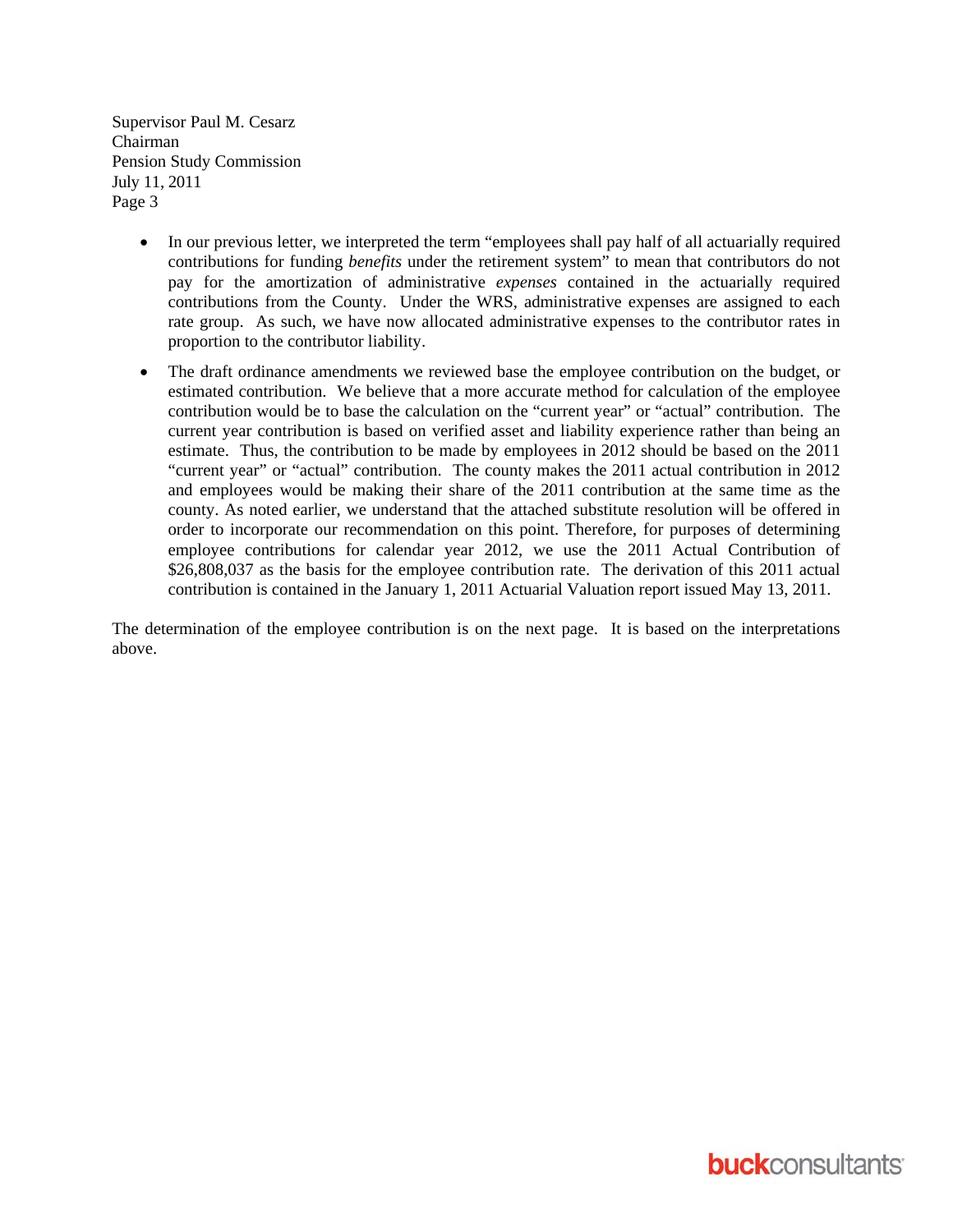#### **Milwaukee County Employees' Retirement System Development of State-Mandated Employee Pension Contributions Based on January 1, 2011 Valuation Results**

|                                                                                                                                                             | <b>Results Based on Proposed Change</b> |                                                             |                     |                            |                    |                                                             |
|-------------------------------------------------------------------------------------------------------------------------------------------------------------|-----------------------------------------|-------------------------------------------------------------|---------------------|----------------------------|--------------------|-------------------------------------------------------------|
| Item                                                                                                                                                        | <b>Non-Contributors</b>                 |                                                             | <b>Contributors</b> |                            | <b>All Members</b> |                                                             |
| Valuation Results as of January 1, 2011                                                                                                                     | <b>Amounts</b>                          |                                                             | <b>Amounts</b>      |                            | <b>Amounts</b>     |                                                             |
| 1. Present Value of Future Benefits<br>a) Active Participants *<br>b) Participants with Deferred Benefits<br>c) Participants Receiving Benefits<br>d) Total | \$<br>\$                                | 123,674,010<br>69,435,621<br>1,379,441,317<br>1,572,550,948 | \$<br>\$            | 647,041,952<br>647,041,952 | \$<br>\$           | 770,715,962<br>69,435,621<br>1,379,441,317<br>2,219,592,900 |
| 2. Present Value of Future Normal Cost                                                                                                                      | \$                                      | 27,844,427                                                  | \$                  | 99,821,822                 | \$                 | 127,666,249                                                 |
| 3. Actuarial Accrued Liability: (1 - 2)                                                                                                                     | \$                                      | 1,544,706,521                                               | \$                  | 547,220,130                | \$                 | 2,091,926,651                                               |
| 4. Actuarial Value of Assets                                                                                                                                | \$                                      | 1,424,715,251                                               | \$                  | 504,712,613                | \$                 | 1,929,427,864                                               |
| 5. Funded Status: $(4/3)$                                                                                                                                   |                                         | 92.2%                                                       |                     | 92.2%                      |                    | 92.2%                                                       |
| 6. Unfunded Actuarial Accrued Liability: (3 - 4)                                                                                                            | \$                                      | 119,991,270                                                 | \$                  | 42,507,517                 | \$                 | 162,498,787                                                 |
| 7. Normal Cost Rate                                                                                                                                         |                                         | 11.567%                                                     |                     | 8.006%                     |                    | 8.457%                                                      |
| 8. Total Normal Cost for the Plan Year                                                                                                                      | \$                                      | 3,248,496                                                   | \$                  | 15,496,676                 | \$                 | 18,745,172                                                  |
| Projected Employee Contribution for 2012<br>1. Actual Contribution for 2011                                                                                 |                                         |                                                             |                     |                            |                    |                                                             |
| a) Normal Cost with Interest                                                                                                                                | \$                                      | 3,375,936                                                   | \$                  | 16, 104, 153               | $\mathbb{S}$       | 19,480,089                                                  |
| b) Net Annual Amortization Payments **<br>c) Total Contribution: $((a + b), \text{ not less than zero})$                                                    | $\overline{\mathbb{S}}$                 | 5,411,054<br>8,786,990                                      | \$                  | 1,916,894<br>18,021,047    | $\mathcal{S}$      | 7,327,948<br>26,808,037                                     |
| 2. Employee Contribution (50% of 1c for Contributors)                                                                                                       |                                         | N/A                                                         | \$                  | 9,010,523                  |                    | N/A                                                         |
| 3. Expected Salaries in 2011                                                                                                                                |                                         | 28,084,168                                                  |                     | 193,563,275                |                    | 221,647,443                                                 |
| 4. Employee Contribution Rate $(2\div 3)$                                                                                                                   |                                         | N/A                                                         |                     | 4.7%                       |                    | N/A                                                         |
| Projected Employee Contribution for Future Years***                                                                                                         |                                         |                                                             |                     |                            |                    |                                                             |
| 2013                                                                                                                                                        |                                         |                                                             |                     | 4.9%                       |                    |                                                             |
| 2014                                                                                                                                                        |                                         |                                                             |                     | 5.1%                       |                    |                                                             |
| 2015                                                                                                                                                        |                                         |                                                             |                     | 4.9%                       |                    |                                                             |
| 2016                                                                                                                                                        |                                         |                                                             |                     | 5.4%                       |                    |                                                             |
|                                                                                                                                                             |                                         |                                                             |                     |                            |                    |                                                             |

\* The actives in the Non-Contributor group include 448 members comprised of Represented Firefighters and Sheriffs and Non-Represented Firefighters and Sheriffs.

\*\* The Net Annual Amortization Payments for the Contributors was prorated based on the contributors' actuarial accrued liability compared to total actuarial accrued laibility of the Retirement System. These payments include amortization payments for administrative expenses.

\*\*\* Based on 8% investement return on a market value basis for years beginning in 2011 and all other actuarial assumptions being realized.

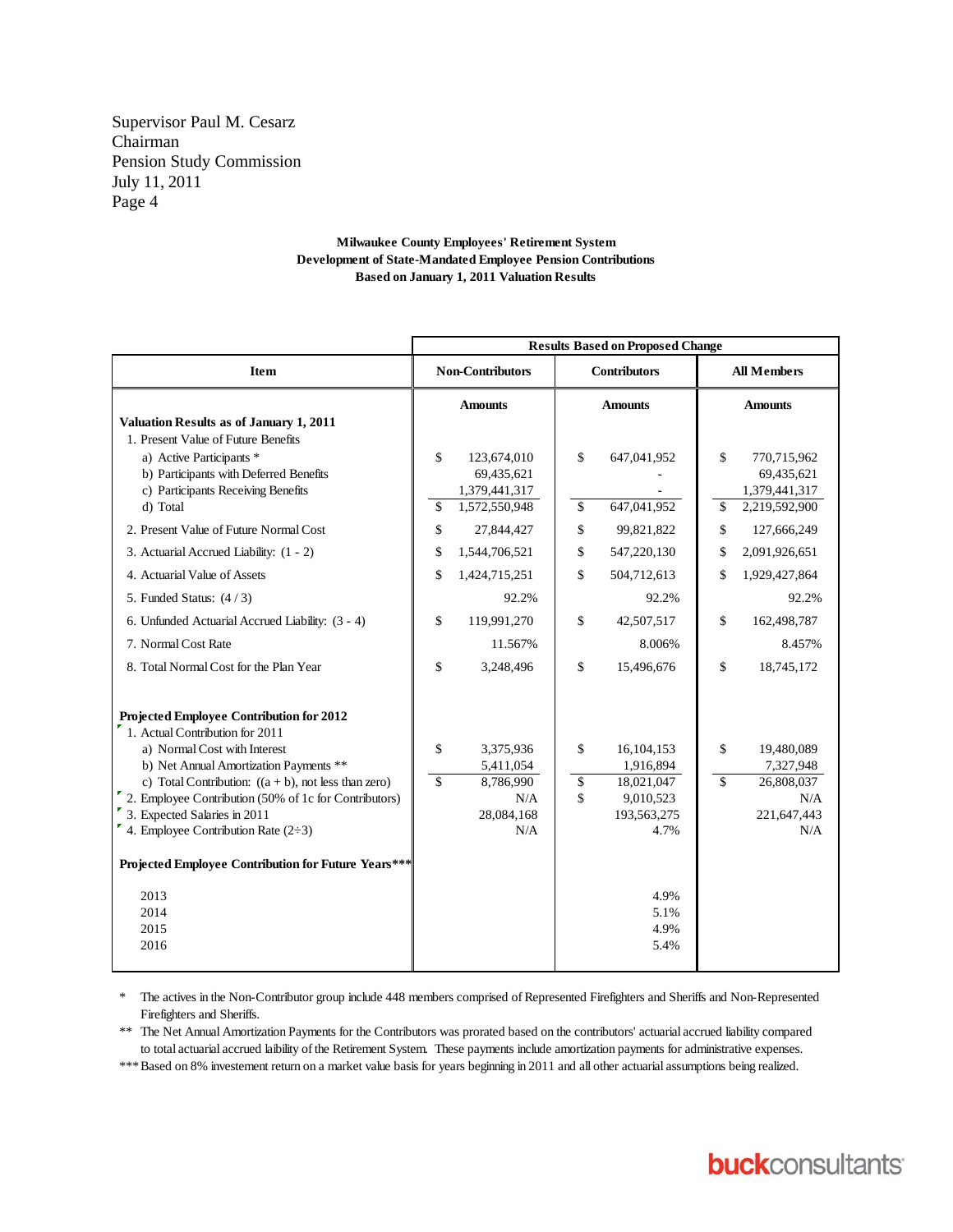Based on the above analysis, \$9,010,523 of the \$26,808,037 actual contribution for 2011, to be made in 2012, will be shifted from the County to active employees.

## *Basis for the Analysis*

Unless otherwise noted below, we have based this analysis on the data, assumptions and methods used for the most recently completed valuation, which was as of January 1, 2011.

The undersigned is a Member of the American Academy of Actuaries and meets the Academy's Qualification Standards to issue this Statement of Actuarial Opinion.

### *Commentary on Section 166 of Wisconsin Public Act 10*

At first glance, the language in Section 166 of Wisconsin Public Act 10 seems quite straightforward. Unfortunately, from an actuarial standpoint, it is quite vague and potentially subject to what appears to be unanticipated consequences. These ambiguities lead to the necessity to make the actuarial interpretations that are noted above. We will address some of these ambiguities here.

- The language superficially appears to require an allocation to active, non-exempt employees of one half of the entire actuarially required contribution that would otherwise be paid by the County. For example, of the \$26,808,037 2012 actual contribution from page 16 of the Actuarial Valuation Report, employees would be required to pay one-half, or \$13,404,019. If we were to utilize that interpretation to derive the employee contribution rate, we would divide the employee contribution portion of \$13,404,019 over expected payroll of \$221,647,000 to arrive at an employee contribution rate of 6.0% for 2012. But Section 166 exempts sheriffs and firefighters from contributing. Following the superficial interpretation would effectively require the contributing County employees to pay for one-half of the cost of the exempt employee's benefits. This interpretation would reduce the payroll over which the employee contribution rate is based to \$193,563,000, resulting in an employee contribution rate of 6.9% of pay. This comes close to almost the entire normal cost of the contributor group, meaning that contributors would pay for almost all of their entire annual accruals. We do not believe such an interpretation to be appropriate and furthermore, it is inconsistent with the WRS implementation.
- Most of the volatility inherent in the contribution is due to asset changes rather than liability or benefit changes. Over 65% of the assets are held for the benefit of retirees. Subjecting affected employees to contribution volatility of assets held for the benefit of retirees would result in excessive employee contribution volatility.
- Contribution rates are currently lower than anticipated due to the reflection of contribution variances over the past couple of years. In the future, total contributions are expected to almost double, resulting in a doubling of the employee contribution rate. Employee communications will be important.
- Computed total employer contribution rates for WRS over the 25-year period ending December 31, 2010 have ranged from a low of 10.3% to a high of 12.9%. When compared to the contribution range for Milwaukee County over the past 25 years, the WRS exhibits an extremely